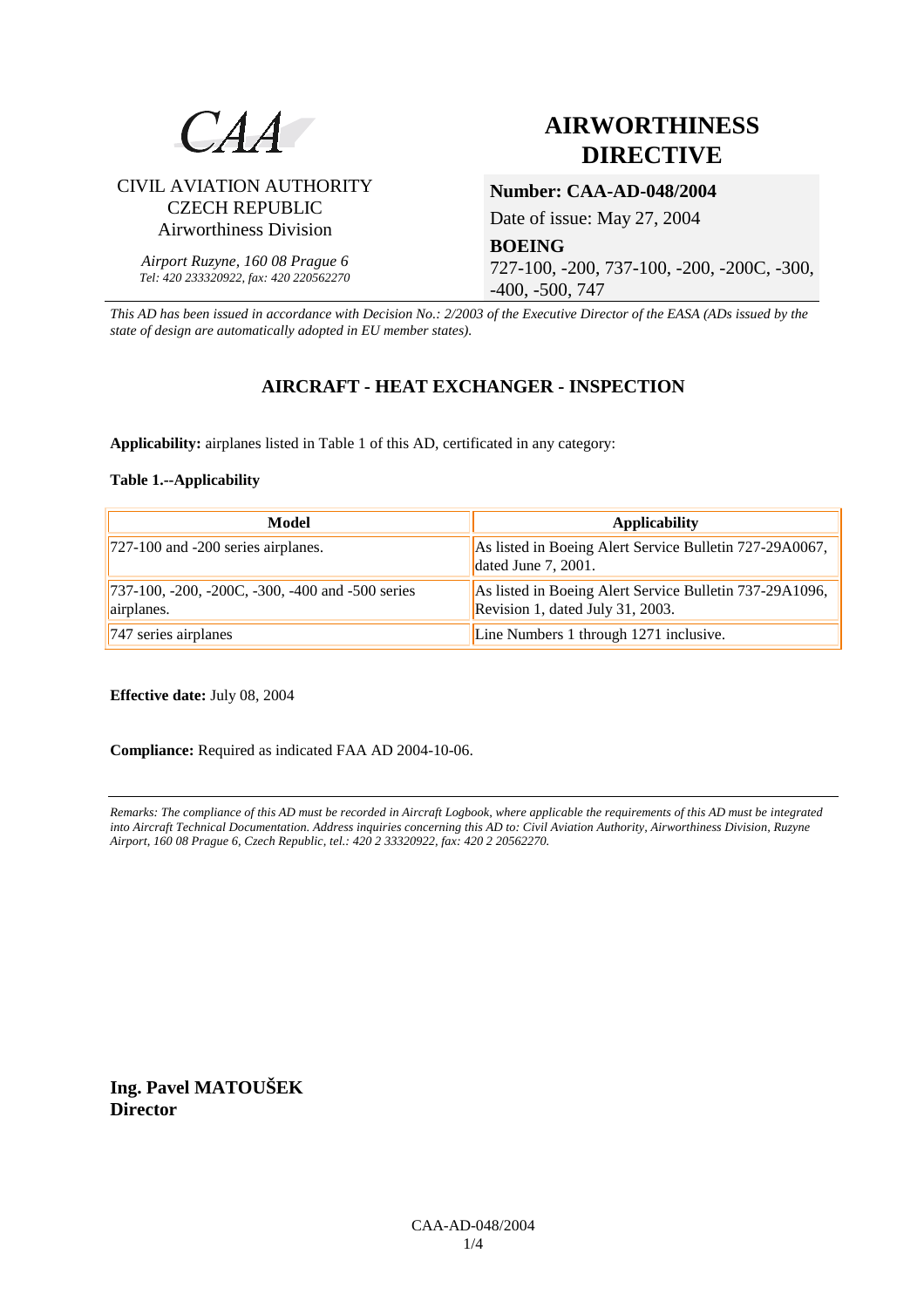#### **2004-10-06 Boeing:** Amendment 39-13636. Docket 2001-NM-297-AD.

*Applicability*: This AD applies to the airplanes listed in Table 1 of this AD, certificated in any category:

#### **Table 1.--Applicability**

| Model                                                          | <b>Applicability</b>                                                                        |
|----------------------------------------------------------------|---------------------------------------------------------------------------------------------|
| $727-100$ and $-200$ series airplanes.                         | As listed in Boeing Alert Service Bulletin 727-29A0067,<br>dated June $7, 2001$ .           |
| 737-100, -200, -200C, -300, -400 and -500 series<br>airplanes. | As listed in Boeing Alert Service Bulletin 737-29A1096,<br>Revision 1, dated July 31, 2003. |
| $\sqrt{747}$ series airplanes                                  | Line Numbers 1 through 1271 inclusive.                                                      |

**Note 1**: This AD applies to each airplane identified in the preceding applicability provision, regardless of whether it has been modified, altered, or repaired in the area subject to the requirements of this AD. For airplanes that have been modified, altered, or repaired so that the performance of the requirements of this AD is affected, the owner/operator must request approval for an alternative method of compliance in accordance with paragraph (e) of this AD. The request should include an assessment of the effect of the modification, alteration, or repair on the unsafe condition addressed by this AD; and, if the unsafe condition has not been eliminated, the request should include specific proposed actions to address it.

*Compliance*: Required as indicated, unless accomplished previously.

To ensure adequate electrical bonding between the penetration fittings of the hydraulic heat exchanger and the rear spars of the fuel tanks of the left and right wings, accomplish the following:

#### **Prepare Electrical Bonding Faying Surfaces/Measure Electrical Bonding**

(a) Within 60 months after the effective date of this AD: Prepare the electrical bonding faying surfaces for the tubing penetrations of the hydraulic heat exchanger on the forward and aft surfaces of the rear spars of the fuel tanks of the left and right wings, and do a one-time measurement of the electrical bonding resistances between the penetration fittings of the hydraulic heat exchanger and the rear spars, and between the heat exchanger tube and the lower wing stringer surfaces, per the Accomplishment Instructions of the applicable Boeing service bulletin listed in Table 2 of this AD, except as provided by paragraph (b) of this AD. The procedures include the following: Depressurize the hydraulic systems; drain the fuel from the fuel tanks; disconnect the inlet and outlet tubes of the heat exchangers and remove the heat exchangers; prepare the faying surface by sanding the surface areas down to bare metal and apply alodine protective coating on the surfaces, and re-install the heat exchangers. If the bonding resistance is incorrect, before further flight, repeat the preparation of the electrical bonding faying surface for the tubing penetrations of the hydraulic heat exchanger on the forward and aft surfaces of the rear spar of the fuel tanks of the left and right wings as necessary to achieve a bonding resistance below the threshold specified in the Accomplishment Instructions of the applicable service bulletin listed in Table 2 of this AD.

#### **Table 2.--Service Bulletins**

| Model                                                                                   | <b>Boeing service bulletin</b> | <b>Revision level</b> | Date             |
|-----------------------------------------------------------------------------------------|--------------------------------|-----------------------|------------------|
| $1727 - 100$ and $-200$                                                                 | 727-29A0067                    | Original              | June $7, 2001$ . |
| $\left  737-100, -200, -200C, -300, \right  737-29A1096 \right $<br>$-400$ and $-500$ . |                                | <b>Revision 1</b>     | July 31, 2003.   |
| 747                                                                                     | 747-29A2104                    | <b>Revision 1</b>     | March 7, 2002    |

(b) Operators may use their own FAA-accepted equivalent procedures for draining the fuel tanks and gaining access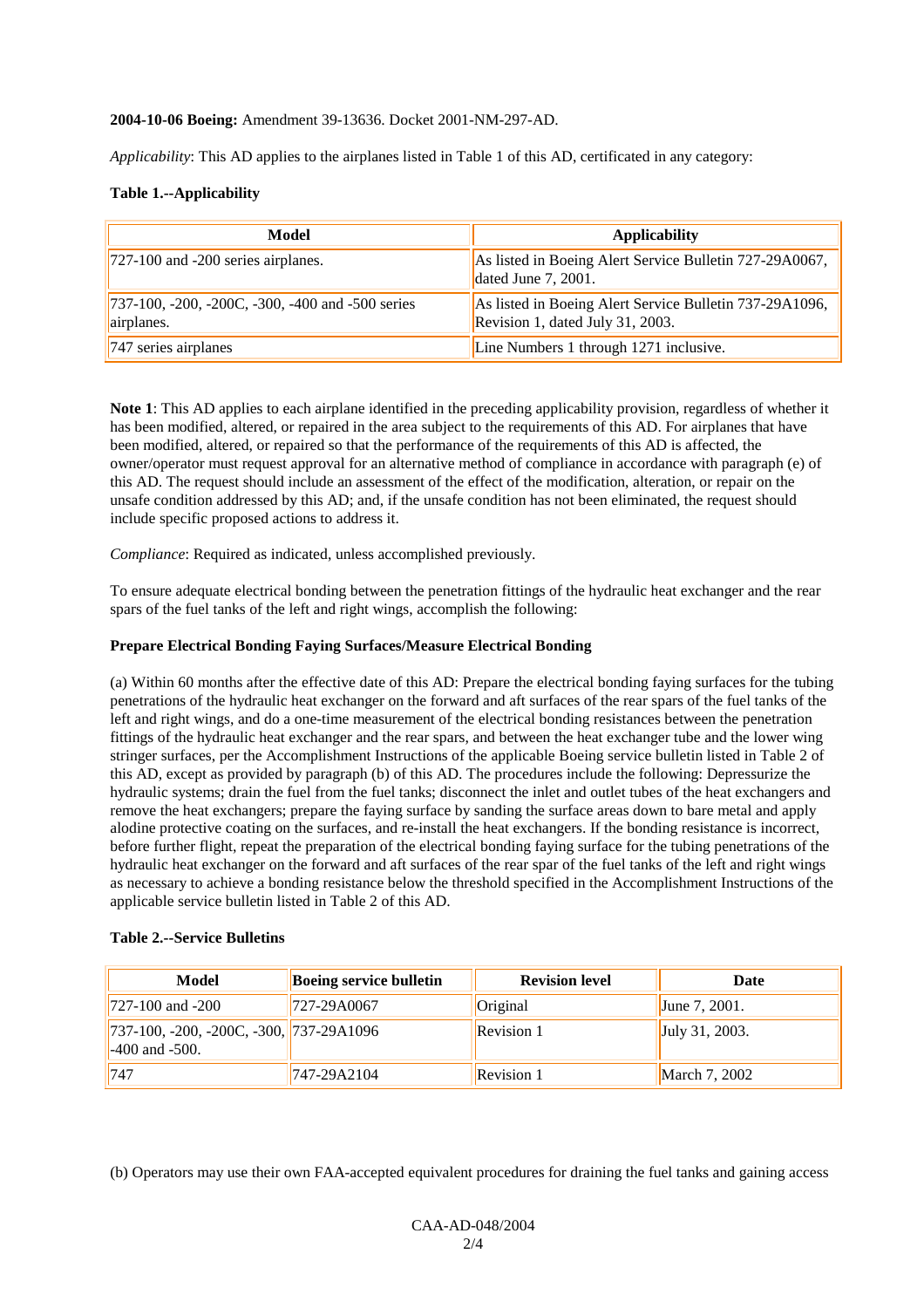to the fuel tanks.

#### **Follow-On Actions**

(c) Before further flight after accomplishment of paragraph (a) of this AD: Apply fillet sealant and protective finishes around the penetration fittings of the hydraulic heat exchanger per the Accomplishment Instructions of the applicable Boeing service bulletin listed in Table 2 of this AD (per Figure 4 of Boeing Alert Service Bulletin 727- 29A0067; per Figure 8 of Boeing Alert Service Bulletin 737-29A1096, Revision 1; or per Figure 4 of Boeing Service Bulletin 747-29A2104, Revision 1; as applicable); then service and pressurize the hydraulic systems and examine for signs of hydraulic fluid leakage; and service the fuel tank and examine for signs of fuel leakage per the Accomplishment Instructions of the applicable service bulletin listed in Table 2 of this AD. Repair any leaks found before further flight, per the applicable service bulletin listed in Table 2 of this AD.

#### **Actions Accomplished Per Previous Issue of Service Bulletin**

(d) Actions accomplished before the effective date of this AD per Boeing Alert Service Bulletin 737-29A1096, dated June 7, 2001; and Boeing Alert Service Bulletin 747-29A2104, dated July 19, 2001; as applicable, are considered acceptable for compliance with the corresponding action specified in this AD.

#### **Alternative Methods of Compliance**

(e) An alternative method of compliance or adjustment of the compliance time that provides an acceptable level of safety may be used if approved by the Manager, Seattle Aircraft Certification Office (ACO), FAA. Operators shall submit their requests through an appropriate FAA Principal Maintenance Inspector, who may add comments and then send it to the Manager, Seattle ACO.

**Note 2**: Information concerning the existence of approved alternative methods of compliance with this AD, if any, may be obtained from the Seattle ACO.

#### **Special Flight Permit**

(f) Special flight permits may be issued in accordance with sections 21.197 and 21.199 of the Federal Aviation Regulations (14 CFR 21.197 and 21.199) to operate the airplane to a location where the requirements of this AD can be accomplished.

#### **Incorporation by Reference**

(g) Unless otherwise specified in this AD, the actions shall be done in accordance with the applicable service bulletins listed in Table 3 of this AD:

#### **Table 3.--Applicable Service Bulletins**

| <b>Service bulletin</b>                       | <b>Revision level</b> | Date                   |
|-----------------------------------------------|-----------------------|------------------------|
| Boeing Alert Service Bulletin 727-<br>29A0067 | Original              | June 7, 2001.          |
| Boeing Alert Service Bulletin 737-<br>29A1096 | <b>Revision 1</b>     | $\vert$ July 31, 2003. |
| Boeing Service Bulletin 747-<br>29A2104       | <b>Revision 1</b>     | March 7, 2002.         |

This incorporation by reference was approved by the Director of the Federal Register in accordance with 5 U.S.C. 552(a) and 1 CFR part 51. Copies may be obtained from Boeing Commercial Airplanes, P.O. Box 3707, Seattle, Washington 98124-2207. Copies may be inspected at the FAA, Transport Airplane Directorate, 1601 Lind Avenue,